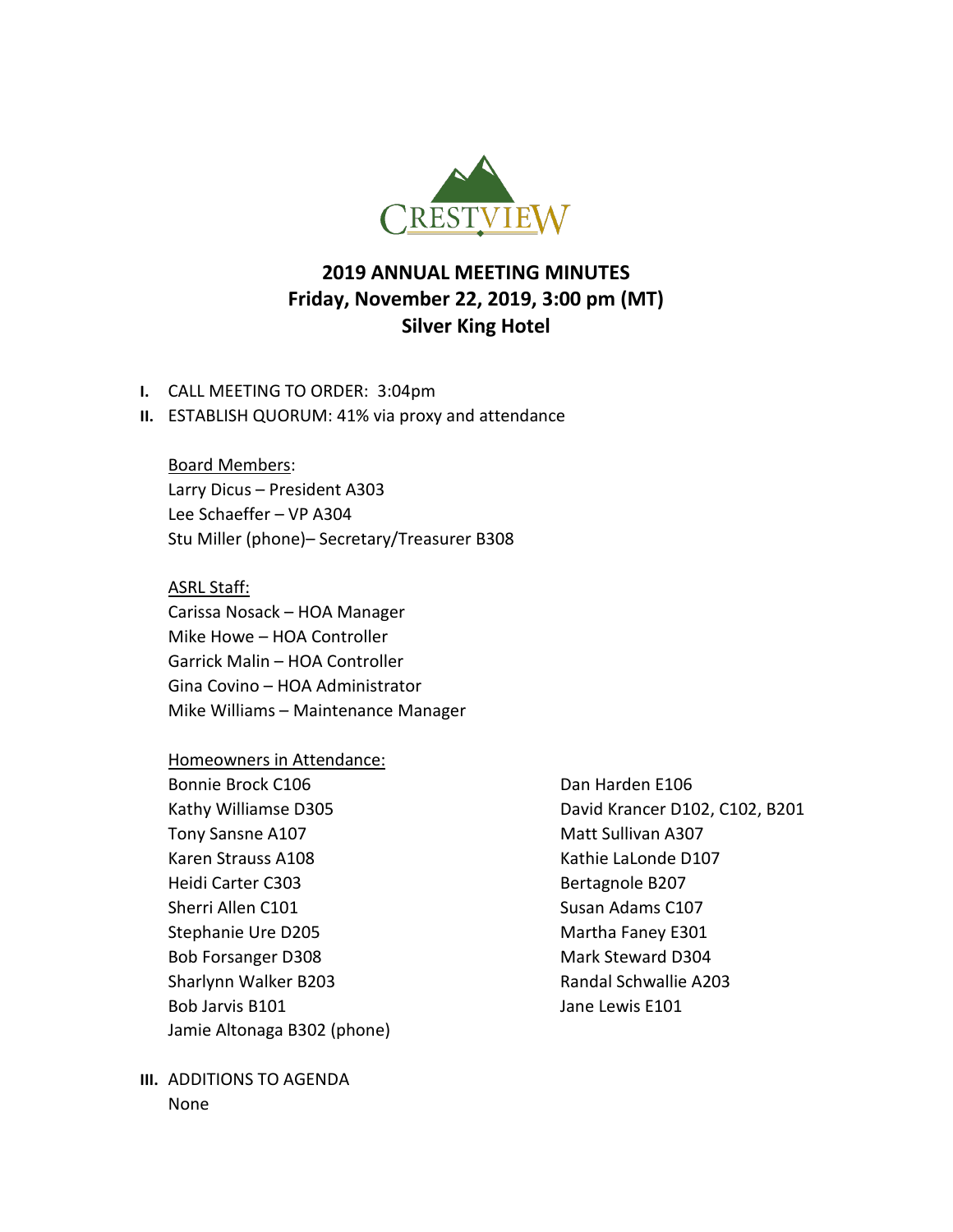### **IV.** OLD BUSINESS

- A. Approval of 2018 Annual Meeting Minutes Larry motioned to approve the minutes as presented, Stu  $2<sup>nd</sup>$ , unanimous approval
- B. Maintenance Report

### **Completed**

- 1. Routine and preventative maintenance on a daily basis (see sheet)
- 2. Comprehensive fire inspection and updates completed
- 3. Pool deck and retaining wall replaced
- 4. Building B and Clubhouse painted (Garbage sheds close to A and B building)
- 5. Shingle roofing repaired on all buildings and carport roofs
- 6. Shade canopies and new BBQ grill installed for summer
- 7. Washed windows on all buildings (replaced glass and seals on leaking areas)
- 8. Repainted parking lines and handicap areas on D building parking lot
- 9. Painted deck railing on buildings E, D, and C
- 10. Remove and replace damaged lumber on all carports
- 11. Damaged carport repaired by contractor at D building
- 12. Carpet tiles replaced in elevators and lobbies
- 13. Pool heater replaced
- 14. All garage doors inspected and maintained
- 15. New cleanouts installed and jetted in A building
- 16. Excessive snow removed from property
- 17. Reserve Study compilation
- 18. Common area rules enforcement (personal property and vehicles)
- 19. Annual state elevator inspection
- 20. Leaking sprinkler lines replaced in garages as needed
- 21. Lighting in garage replaced as needed

## **Recommended Projects**

- 1. Remove and replace shingle roofs on 1-2 main buildings per year
- 2. Install 4 cleanouts in each building per year for bi-annual jetting
- 3. Paint building E in 2020, building D in 2021, and building C in 2022
- 4. Paint carport covers, garbage sheds, and other out buildings
- 5. Replace concrete sidewalk areas as needed (approach to back of buildings)
- 6. Replace metal handrails
- 7. Resurface pool
- 8. Power charging stations

## Implementation of Reserve Study for 2021

\*Plan to replace damaged deck stack, framing and foundations.

### **V.** NEW BUSINESS

A. 2020 Budget – Approved by BOD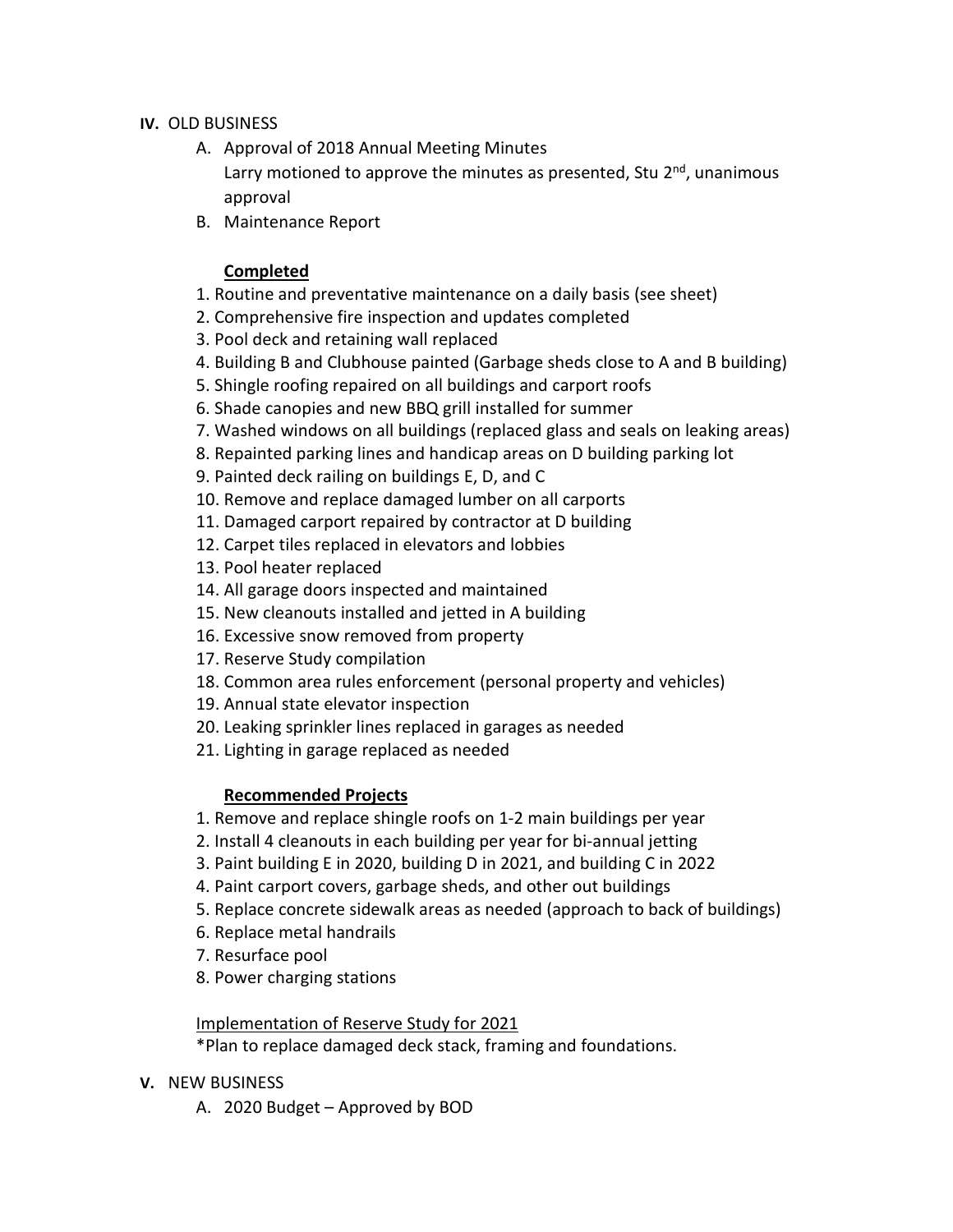Budget was reviewed with homeowners by Mike Howe, HOA Controller. Capital Reserves are lower than recommended. We are focusing on the 2020 budget until the Reserve Study is finalized and added into the capital planning for 2021 into the future.

There is a deficit of revenue over expenses of approximately \$30,000 mainly from: snow removal (\$15K), fire inspection repairs (\$4600), plumbing repairs (\$3500), building exterior repairs (\$5300), Legal & Professional (\$4600) which includes reserve study.

There is an 11% net increase in HOA dues that will take effect Jan 1, 2020. The main reason for the increase is to raise capital reserve contributions for future projects.

\*A copy of the meeting packet including the budget was emailed to all owners during the meeting.

### Question and Answer/Comments from Homeowners:

\**An onsite resident homeowner committee will be established to report and make recommendations monthly to the BOD.*

- *Please make homeowner maintenance requests on the portal***.** \*Sergio is not able to help with small issues within units.
- Management has attempted to keep track of owner-occupied units versus rental units, but owners do not respond to requests for information.
- The County Tax Assessor is working through the county and re-assessing.
- Homeowners should consider installing pressure regulators inside their units.
- Heating in the garages will be between 52-55 degrees as recommended.
- The fire safety bars in stairways need a sound dampener added
- Windows are an HOA responsibility to repair.
- The Board has requested a comprehensive exterior "envelope" evaluation to be completed. Many capstones and rock siding need replacement or repair.
- It is recommended that home owners install weather stripping to the bottom of their doors.
- Homeowner Note: If you ever have to turn off your water to replace your water heater or for a large leak, remember to turn off your thermostat as well to avoid expensive repairs.
- If homeowners have vendors that they recommend, please email them to management to post for all residents to refer to.
- For capital planning: landscaping bushes need to be replaced as they die.
- Building D needs a permanent repair to the drain pipes that are exposed in the stairway to release condensation.
- If you have plumbing issues in your unit, please call a plumber to resolve. If the issue is within your unit it is in your responsibility. If the problem goes